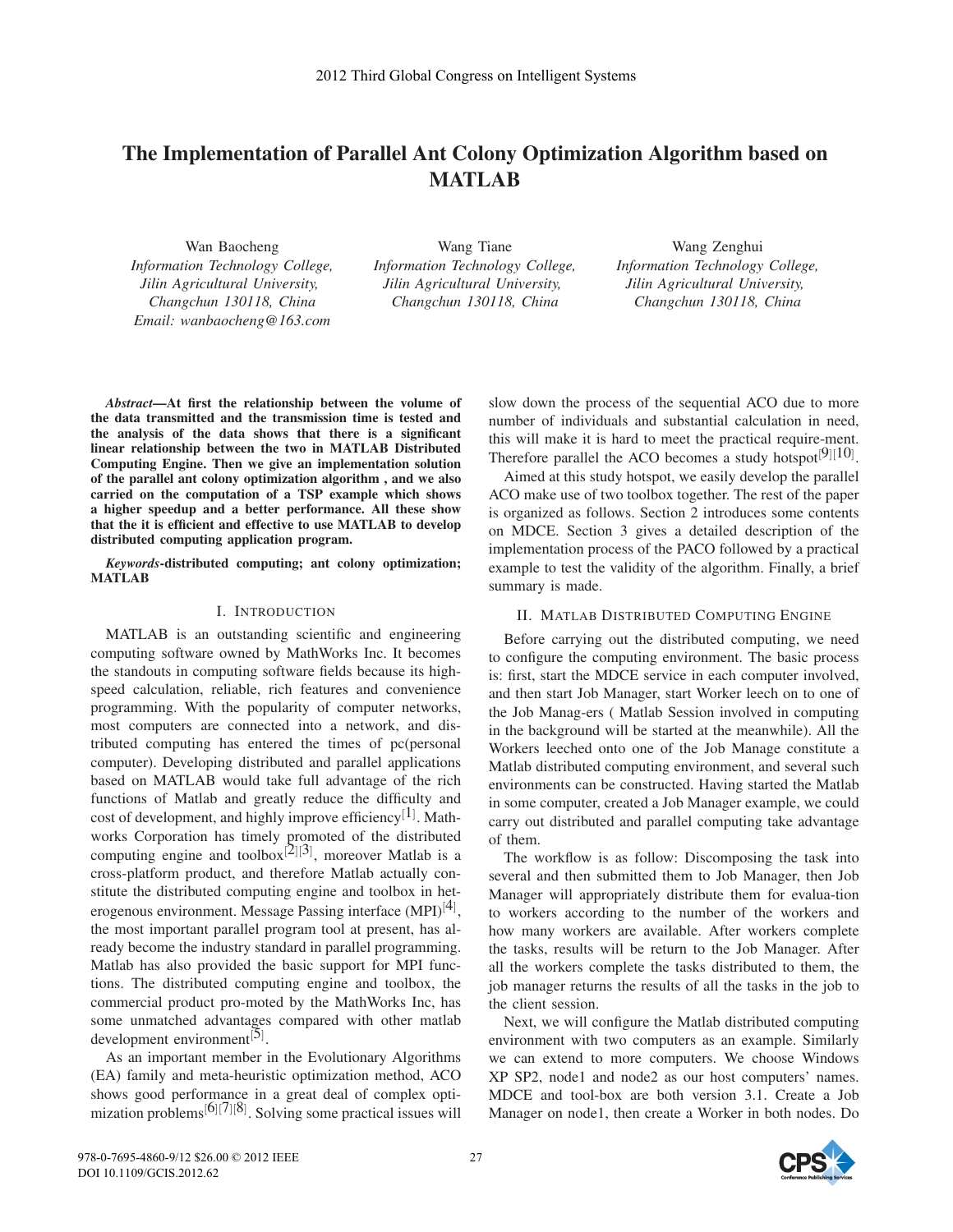as follow: click the start button- $\zeta$ run, type the command cmd, a DOS window will appear, then input the following commands:

- (1) Install MDCE
	- mdce install
- (2) Start MDCE
	- mdce start
- (3) Create Job Manager

start jobmanager-name jm-romotehost node1

(4) Create Worker

startjobmanager -name w1 -jobmanager jm jobmanagerhost node1 -romotehost node1

startjobmanager -name w2 -jobmanager jm jobmanagerhost node1 -remotehost node2

Now, start the Windows Task Manager at the nodes, you will see both processes mdced.exe and matlab.exe in the process option card. Note that close the firewall in the process of configuration and running MDCE.

### III. REALIZATION OF THE PARALLEL ACO

At present, there are two main types of parallel ACOs : fine-grained strategy and coarse-grained strategy. In this paper, we give a realization of a coarse-grained parallel ACO based on MATLAB. The description of the algorithm is as follows.

```
Algorithm PACO:
Randomly generate P ant colonies
Send each subcolony and the parameter
 values to all nodes
for K cycles
   dopar(on nodes)
      for loop=1 to P do
         Run sequentially ACO
      endfor
   endpar
   Send best individuals to the
     neighboring node
endfor(for cycles)
```
Parameters involved above are explained as follow. P: number of nodes. K: times for the iteration of the sequentially ACO.

In order for convenient use, the paralleled ACO is realized in the form of function. The PACO function is as follow:

function solu =  $pace(im, dis, options)$ 

The first input parameter jm is a jobmanager object, input the following command in the MATLAB command window.

```
jm = findResource('scheduler',
  'configuration', 'jobmanager',
  'name', '\mathfrak{m}').
```


Figure 1. A Workflow of Distributed Computing

Parameter options could be attained from the function acooptimset. Two fields(P and K) will be added.

This function mainly creates a parallel task object and sets some parameters related. The key is the task pacos established on it, which is the parallel executed m function file placed on the workers of each node. Now submit the file to the parallel job object and run it. Then fetch all the results ,which are made some appropriate process and returned to the output parameters. Finally, the parallel job object was destroyed.

Note: To make the function pacos run on both nodes, the FileDependencies field of the parallel job object should be set first, and then temporarily send the paco to both nodes. Of course, copy the file pacos.m to both nodes advance will do, too. The form of the function is as follow:

```
function solu = pacos(dis, options).
```
This function is the core of the PACO , whose body is designed and developed by the PACO algorithm mentioned above and the MPI function provided by MATLAB. It mainly make use of the two MPI functions labSend and labRecieve. With circle structure, migration for the evolved subpopulation is made. Note that the sending command is standard form, which means that block occur or not depends on the state of the system. However, the receiving command is block form.

When a ring migration happens in the nodes, the number of the nodes should be even so that the blocking time can be reduced. In order to achieve that, the data should be transmitted as follow: as an example of six nodes, the data will be transmitted first between nodes linked by solid lines, then between nodes linked by dotted lines. No matter how many nodes there are, the total transmission time is nearly 2 times of single transmission time. Show in figure 1.

# IV. TESTING EXAMPLES AND PERFORMANCE ANALYSING

Testing environment: Intel Core 2 Quad CPU Q8300 2.5GHz, the memory on the nodes that run jm is 2G, and the others are 1G.

First we test the relationship between transmission data volume and transmission time carried out by the MPI